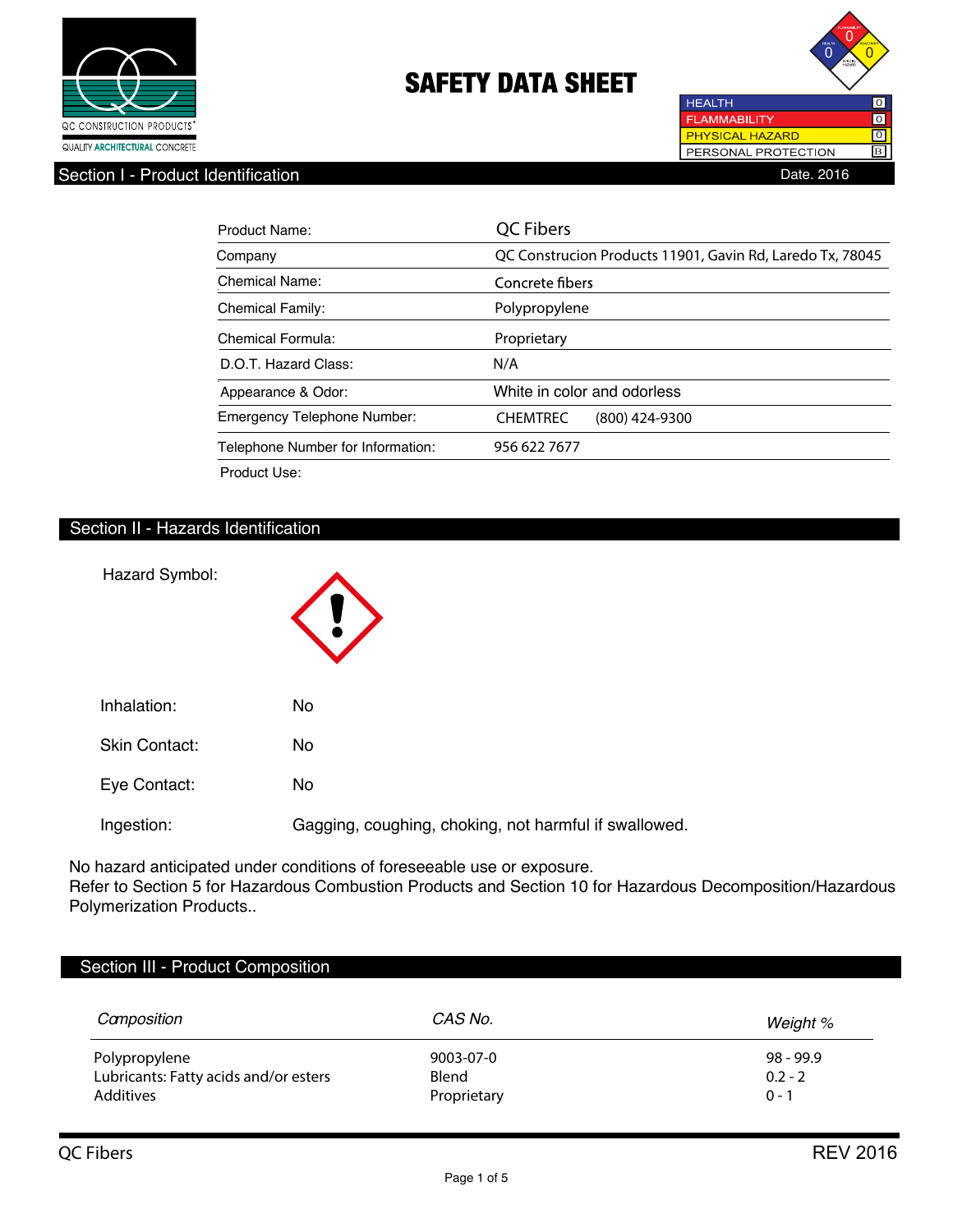# Section IV - First Aid Measures

**EYE:** In case of contact, immediately flush eyes with plenty of water for at least 15 minutes. Get medical attention if irritation develops.

**SKIN:** Wash exposed skin with soap and water. Get medical attention if irritation develops.

**INHALATION:** If adverse effects occur, remove to uncontaminated area. Get medical attention.

**INGESTION:** If a large amount is swallowed, get medical attention.

# Section V - Fire Fighting Measure

| FIRE AND EXPLOSION HAZARDS:       | Slight fire hazard.                                                                                             |
|-----------------------------------|-----------------------------------------------------------------------------------------------------------------|
| <b>EXTINGUISHING MEDIA:</b>       | Agents approved for Class A hazards (e.g., foam, steam)<br>or water fog.                                        |
| <b>FIRE FIGHTING:</b>             | Move material from fire area if it can be done without risk. Avoid<br>inhalation of material or                 |
| combustion by-products.           | Stay upwind and keep out of low areas.                                                                          |
| SENSITIVITY TO MECHANICAL IMPACT: | Not sensitive                                                                                                   |
| SENSITIVITY TO STATIC DISCHARGE:  | Not sensitive                                                                                                   |
| <b>FLASH POINT:</b>               | $>600^{\circ}$ F (315°C)                                                                                        |
| UNUSUAL FIRE AND                  |                                                                                                                 |
| <b>EXPLOSION HAZARDS:</b>         | None identified.                                                                                                |
| <b>FIRE-FIGHTING EQUIPMENT:</b>   | Firefighters should wear full bunker gear, including a positive<br>pressure self-contained breathing apparatus. |
| <b>HAZARDOUS COMBUSTION</b>       |                                                                                                                 |
| <b>PRODUCTS:</b>                  | Incomplete burning can produce carbon monoxide and/or carbon<br>dioxide and other harmful products.             |

## Section VI - Accidental Release Measures

If product is not contaminated, scoop into clean containers for use. If product is contaminated, scoop into containers and dispose appropriately.

In case of accidental spill or release, refer to Section 8, Personal Protective Equipment and General Hygiene Practices.

| Section VII - Handling and Storage |                          |
|------------------------------------|--------------------------|
| <b>HANDLING:</b>                   | No special requirements. |
| <b>STORAGE:</b>                    | No special requirements. |

L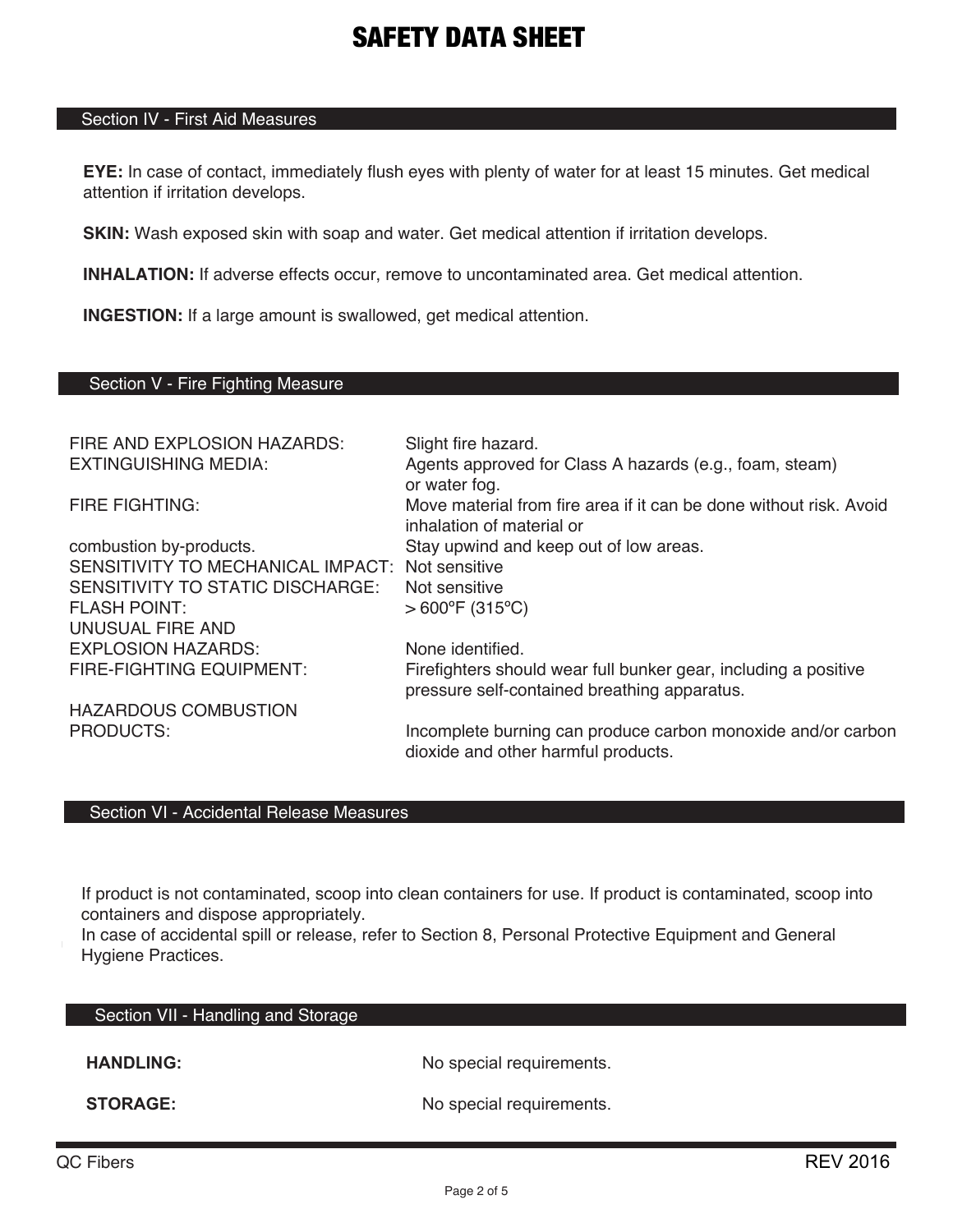# Section VIII - Exposure Controls / Personal Protection

| EYE:<br>SKIN:<br>INHALATION:<br><b>ENGINEERING</b><br><b>CONTROLS:</b> | None required; however, use of eye protection is good industrial practice.<br>None required; however, use of protective gloves/clothing is good industrial practice.<br>None required, however, use of adequate ventilation is good industrial practice.<br>Control airborne concentrations below the exposure quidelines. |  |                                                                                                                                                                |
|------------------------------------------------------------------------|----------------------------------------------------------------------------------------------------------------------------------------------------------------------------------------------------------------------------------------------------------------------------------------------------------------------------|--|----------------------------------------------------------------------------------------------------------------------------------------------------------------|
| <b>COMPONENT</b>                                                       | CAS#                                                                                                                                                                                                                                                                                                                       |  | <b>Exposure Limits</b>                                                                                                                                         |
| Polypropylene                                                          | $9003 - 07 - 0$                                                                                                                                                                                                                                                                                                            |  | OSHA TOTAL DUST: 15 mg/m3<br>(particulate NOC) OSHA RESPIRABLE<br>DUST: 5 mg/m3 (Particulate NOC)<br>ACGIH TLV-TWA: 10 mg/m3 (total dust)<br>(particulate NOC) |
| Lubricants: Fatty acids<br>and/or esters<br><b>Additives</b>           | Blend<br>Proprietary                                                                                                                                                                                                                                                                                                       |  | No exposure limit established<br>No exposure limit established                                                                                                 |

## Section IX - Physical and Chemical Properties

COLOR: White, natural, light gray fibers pH:<br>
VAPOR PRESSURE:<br>
VAPOR PRESSURE:<br>
COMEXANDENT MOTOROPOROUS VAPOR PRESSURE:<br>
VAPOR DENSITY: Not applicable<br>
Not applicable VAPOR DENSITY: BOILING POINT:<br>
MELTING POINT: 
Not applicable<br>
320° F (160° C) MELTING POINT: SOLUBILITY IN WATER: Negligible, below 0.1% SPECIFIC GRAVITY (WATER = 1): 0.9

APPEARANCE AND ODOR: Fibrous materials packaged in paper bags. Odorless.

# Section X - Reactivity / Estability

| STABILITY:               | Stable |
|--------------------------|--------|
| CONDITIONS TO AVOID:     | None i |
| MATERIALS TO AVOID:      | None i |
| HAZARDOUS DECOMPOSITION: | Incom  |
|                          |        |

None identified None identified Incomplete burning can produce carbon monoxide and/or carbon dioxide and other harmful products. HAZARDOUS POLYMERIZATION: Will not occur

# Section XI - Toxicological Information

# **ACUTE TOXICITY DATA:**

| EYE IRRITATION:         | Testing not conducted. See Other Toxicity Data                                                                                                                                                                     |
|-------------------------|--------------------------------------------------------------------------------------------------------------------------------------------------------------------------------------------------------------------|
| <b>SKIN IRRITATION:</b> | Testing not conducted. See Other Toxicity Data                                                                                                                                                                     |
| DERMAL LD50:            | Testing not conducted. See Other Toxicity Data                                                                                                                                                                     |
| ORAL LD50:              | Testing not conducted. See Other Toxicity Data                                                                                                                                                                     |
| <b>INHALATION LC50:</b> | Testing not conducted. See Other Toxicity Data                                                                                                                                                                     |
| OTHER TOXICITY DATA:    | Specific toxicity tests have not been conducted on this product. Our hazard<br>evaluation is based on information from similar products, the ingredients, technical<br>literature, and/or professional experience. |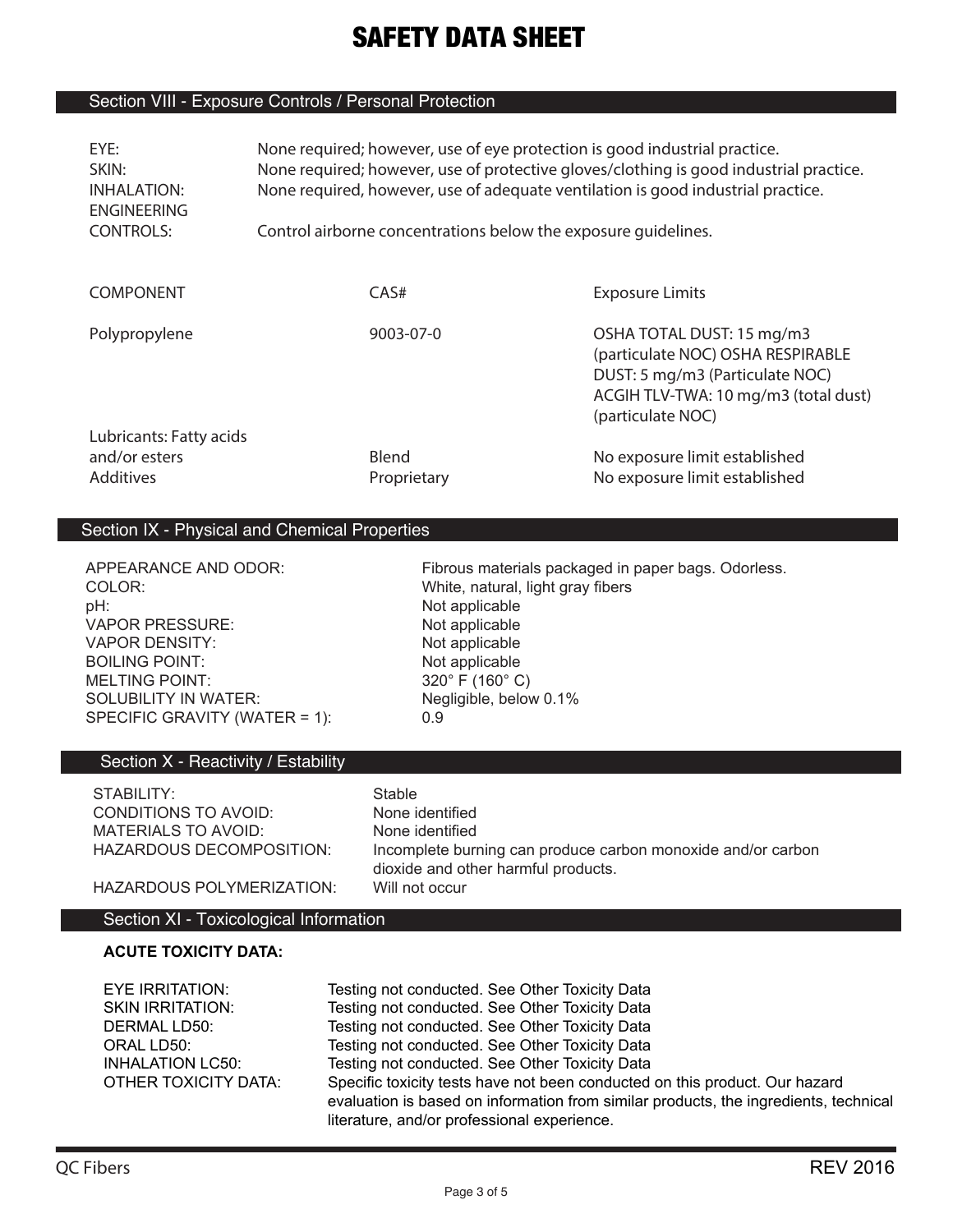## Section XII - Ecological Information

Ecological testing has not been conducted on this material.

#### Section XIII - Disposal Considerations

Enclosed-controlled incineration is recommended unless directed otherwise by applicable ordinances.

# Section XIV - Transportation / Shipping Data

#### **U.S. DEPT OF TRANSPORTATION**

Shipping Name: Not Regulated

**INTERNATIONAL INFORMATION:**

**Sea (IMO/IMDG)**

Shipping Name: Not Regulated

**Air (ICAO/IATA)**

Shipping Name: Not Regulated

**European Road/Rail (ADR/RID)**

Shipping Name: Not Regulated

**Canadian Transportation of Dangerous Goods** Shipping Name: Not Regulated

#### Section XV - Regulatory Information

**CERCLA SECTIONS 102a/103 HAZARDOUS SUBSTANCES (40 CFR Part 302.4):** This product is not reportable under 40 CFR Part 302.4

**SARA TITLE III SECTION 302 EXTREMELY HAZARDOUS SUBSTANCES (40 CFR Part 355):** This product is not regulated under Section 302 of SARA and 40 CFR Part 355.

**SARA TITLE III SECTIONS 311/312 HAZARDOUS CATEGORIZATION (40 CFR Part 370):** This product is not regulated under SARA Title III Section 311/312.

**SARA TITLE III SECTION 313 (40 CFR Part 372):** This product is not regulated under Section 313 of SARA and 40 CFR Part 372.

#### **CANADIAN REGULATIONS:**

**CONTROLLED PRODUCTS REGULATIONS (CPR):** This product has been classified in accordance with the criteria of the Controlled Products Regulations (CPR), and the MSDS contains all the information required by CPR.

WHMIS CLASSIFICATION: Not a Controlled Product under Canada's Workplace Hazardous Materials Information System.

#### **NATIONAL INVENTORY STATUS:**

*U.S. INVENTORY (TSCA):* Listed on inventory. EC INVENTORY (EINECS/ELINCS): Not determined JAPAN INVENTORY (MITI): Not determined AUSTRALIA INVENTORY (AICS): In compliance KOREA INVENTORY (ECL): Not determined CANADA INVENTORY (DSL): In compliance

## Section XVI - Other Information

#### HMIS Rating :

| <b>HEALT</b>      | U |
|-------------------|---|
| FLAMMABILITY 0    |   |
| <b>REACTIVITY</b> | U |
| <b>PPF</b>        |   |

 $0 =$ Minimum  $1 =$  Slight  $2 =$ Moderate 3 = Serious